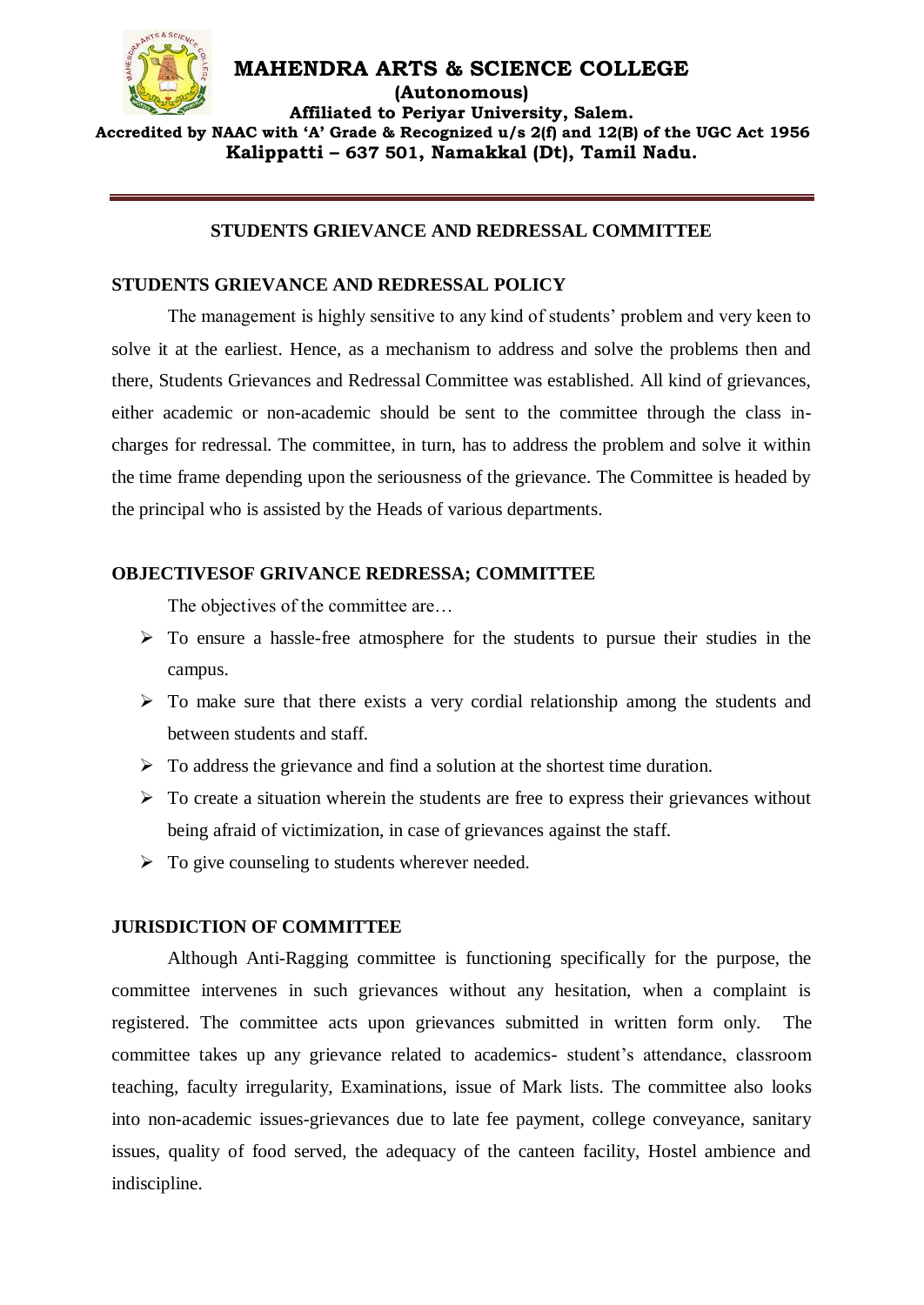

**(Autonomous)**

**Affiliated to Periyar University, Salem. Accredited by NAAC with 'A' Grade & Recognized u/s 2(f) and 12(B) of the UGC Act 1956 Kalippatti – 637 501, Namakkal (Dt), Tamil Nadu.**

### **STUDENTS GRIEVANCE AND REDRESSAL COMMITTEE**

# **Grievance Redressal Committee**

The Principal College shall constitute two Grievance RedressalCommittees:-

- Department Level Grievance Redressal Committees
- The College Level GrievanceRedressal Committee

### **The Composition of the Department Level Grievance Redressal committee is as follows;**

- $\triangleright$  Program chair/Head of Department chairman
- $\triangleright$  Two senior faculty members including one lady faculty member Member
- $\triangleright$  The concerned faculty mentor Member
- $\triangleright$  One administrative staff member- Member

#### **The composition of the College level Grievance Redressal committee is asunder:**

- $\triangleright$  Pro Vice Chancellor Chairman
- $\triangleright$  Student Welfare Member Member
- $\triangleright$  Chief Proctor Member
- $\triangleright$  Heads and Departments Member
- $\triangleright$  Faculty Mentors Member

Both these committees will deal with all grievances related to academics and administration. In addition, the College committee will also entertain the appeal filed against the decision of the student against the department Level Grievance Redressal Committee. **PROCEDURE**:

Any students with a grievance, be it academic or non-academic should make it in writing to his/her class in-charge to start with. In turn, the class in-charge takes it to the Head of the Department. In case the nature of grievance is very light, the Head of the Department concerned may solve it at his level and intimate to the principal. In serious grievances, the HOD submits the grievance to the committee and the committee holds a meeting with its members either the same day or the next day at the latest. The committee gives a patient listening to the complainant as well as the perpetrators and discusses the issue threadbare in all possible angles and arrives at a decision which is submitted to the principal. The principal is empowered to make his recommendations before passing it as an order to the student or students concerned. The committee should ensure the speedy disposal of the grievance and the aggrieved student is relieved of the grievance.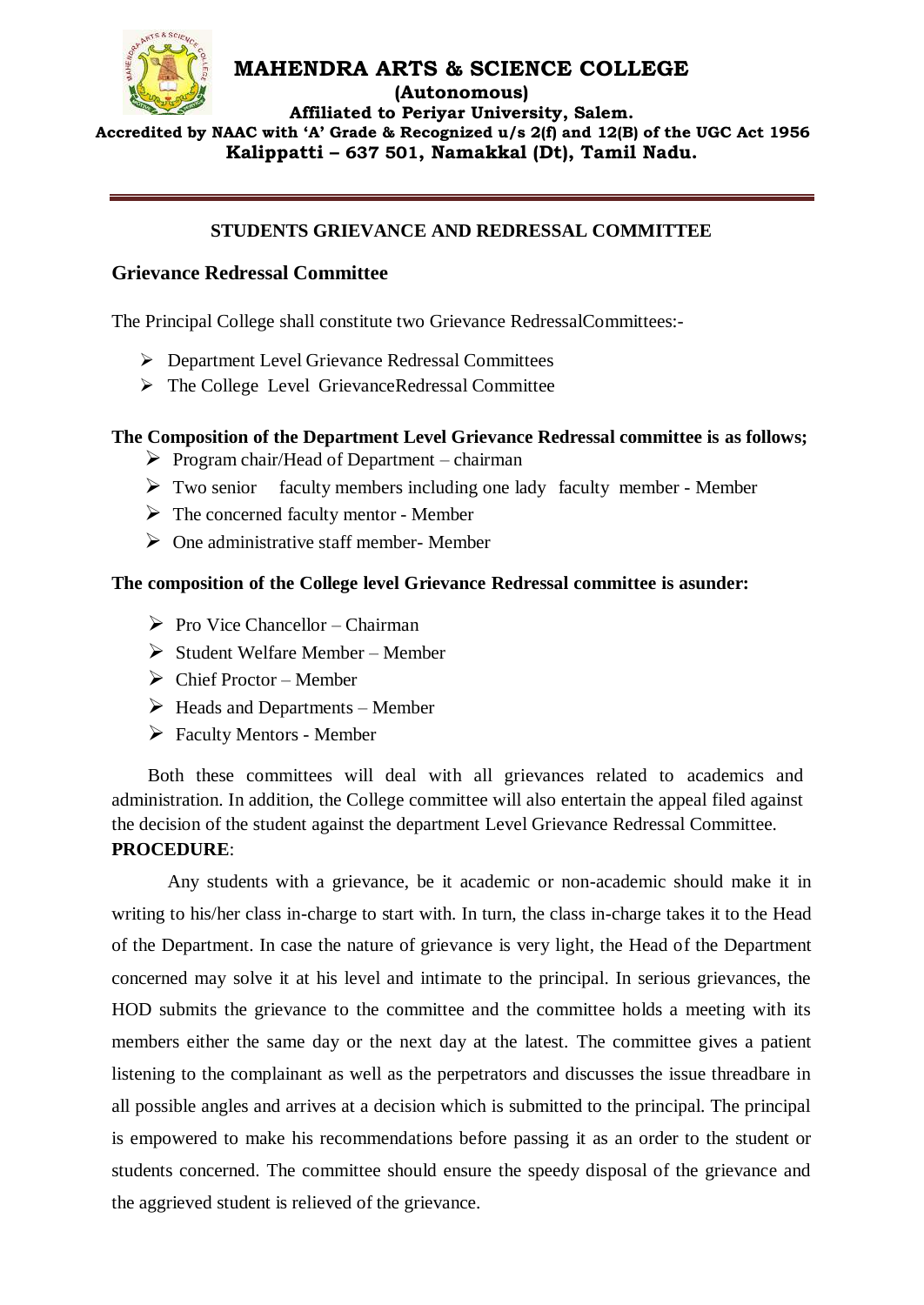

#### **(Autonomous)**

**Affiliated to Periyar University, Salem. Accredited by NAAC with 'A' Grade & Recognized u/s 2(f) and 12(B) of the UGC Act 1956 Kalippatti – 637 501, Namakkal (Dt), Tamil Nadu.**

# **FUNCTIONS:**

- $\triangleright$  The students can lodge the complaints.
- $\triangleright$  Complaints and suggestion box have been installed in the college campus, Suggestions and complaints can be given in writing or through e-mail.
- $\triangleright$  The complaints and suggestions relating to improving academics and administrationof the college are encouraged.
- $\triangleright$  The cases will be handled by the committee members immediately and promptly.
- $\triangleright$  The cell will review all the suggestions and will act as per the management rules and regulations.
- $\triangleright$  The grievance cell submit the report to the authority about the cases handled solved and pending cases if any which require direction and guidance from the higher authorities.
- $\triangleright$  Encouraging the students of the college to respect the rights and dignity of one another and show utmost restraint and patience whenever occasion of right arises.
- $\triangleright$  The cell formally will review all cases and will prepare statistical reports about the number of cases received.

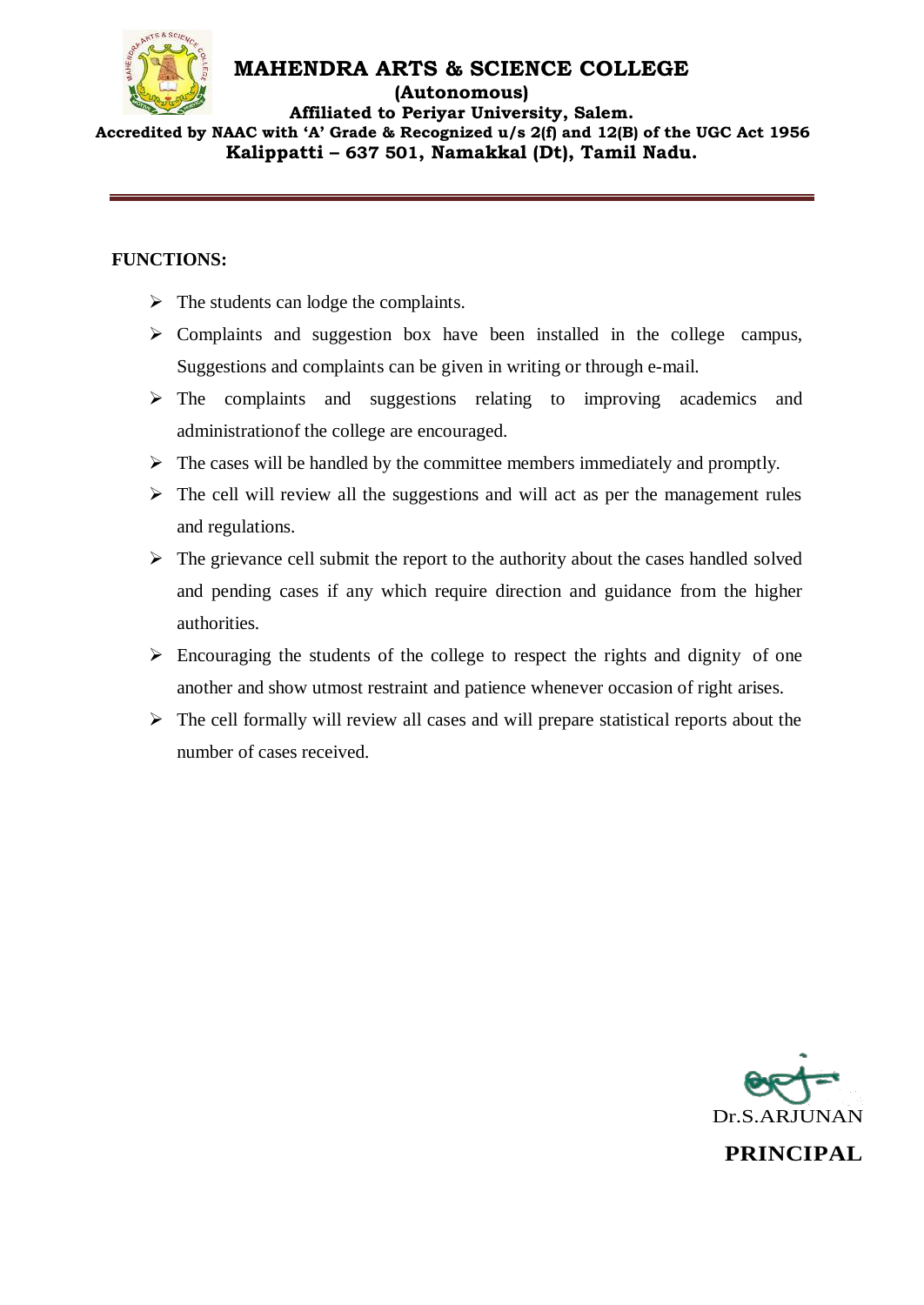

**(Autonomous)**

**Affiliated to Periyar University, Salem.**

 **Accredited by NAAC with 'A' Grade & Recognized u/s 2(f) and 12(B) of the UGC Act 1956 Kalippatti – 637 501, Namakkal (Dt), Tamil Nadu.**

# **STUDENTS GRIEVANCE AND REDRESSAL COMMITTEE**

# **Students Grievance and Appeal**

Faculty in – Charges extend adequate support and guidance to assist students in Resolving issues.

### **The Redressal Cell**

The Controller of Examination's Secretariat has devised a Redressal Mechanism for Addressing issues Regarding Internal/External Marks.

# **The Redressal Cell Consists o the Following Members:**

- $\triangleright$  Controller of Examinations
- $\triangleright$  Deputy Controller of Examination
- $\triangleright$  Additional Deputy Controller of Examinations
- $\triangleright$  Head of the Department
- $\triangleright$  Two Senior Faculty Nominated by the Controller of Examinations

The Redressal cell will examine the Genuineness of the issues and take Action.

# **Students Grievances & Counseling Cell**

A Meeting has been for the Formation of Students Grievances & Redressal Committee. The Following Faculty and Student Members Were Identified and nominated for the Academic year 2020-21 as the Representative for Students Grievances & Redressal Committee.

| $\triangleright$ Dr.S.Arjunan                                        | : Chairperson |
|----------------------------------------------------------------------|---------------|
| $\triangleright$ Dr.J.Josephine Daisy, HOD of Commerce CA            | : Coordinator |
| $\triangleright$ Mrs.R.Rathika,Assistant Professor of Bio Technology | $:$ Member    |
| $\triangleright$ Mr.P.Gopalakrishnan, HOD of Mathematics             | $:$ Member    |

- 
- Mrs.R.Sridevi, HOD of English : Member
- Mr. C.Sasikumar, HOD of B.B.A. : Member
- Dr.V.Shanmugasundram, HOD of Statistics : Member
- Dr.V.Hariharan,HOD of Physics : Member
- ▶ Mrs.M.Sumathi,HOD of Computer Science : Member
- Dr.K.Selvaraj,HOD of Commerce : Member
- Mr. R.Selvakumar,HOD of Chemistry : Member
- Dr.R.Sundramoorthi,HOD of Tamil : Member
- 
- 
- 
- 
- 
- 
- 
- 
- 
- 
- 
- 

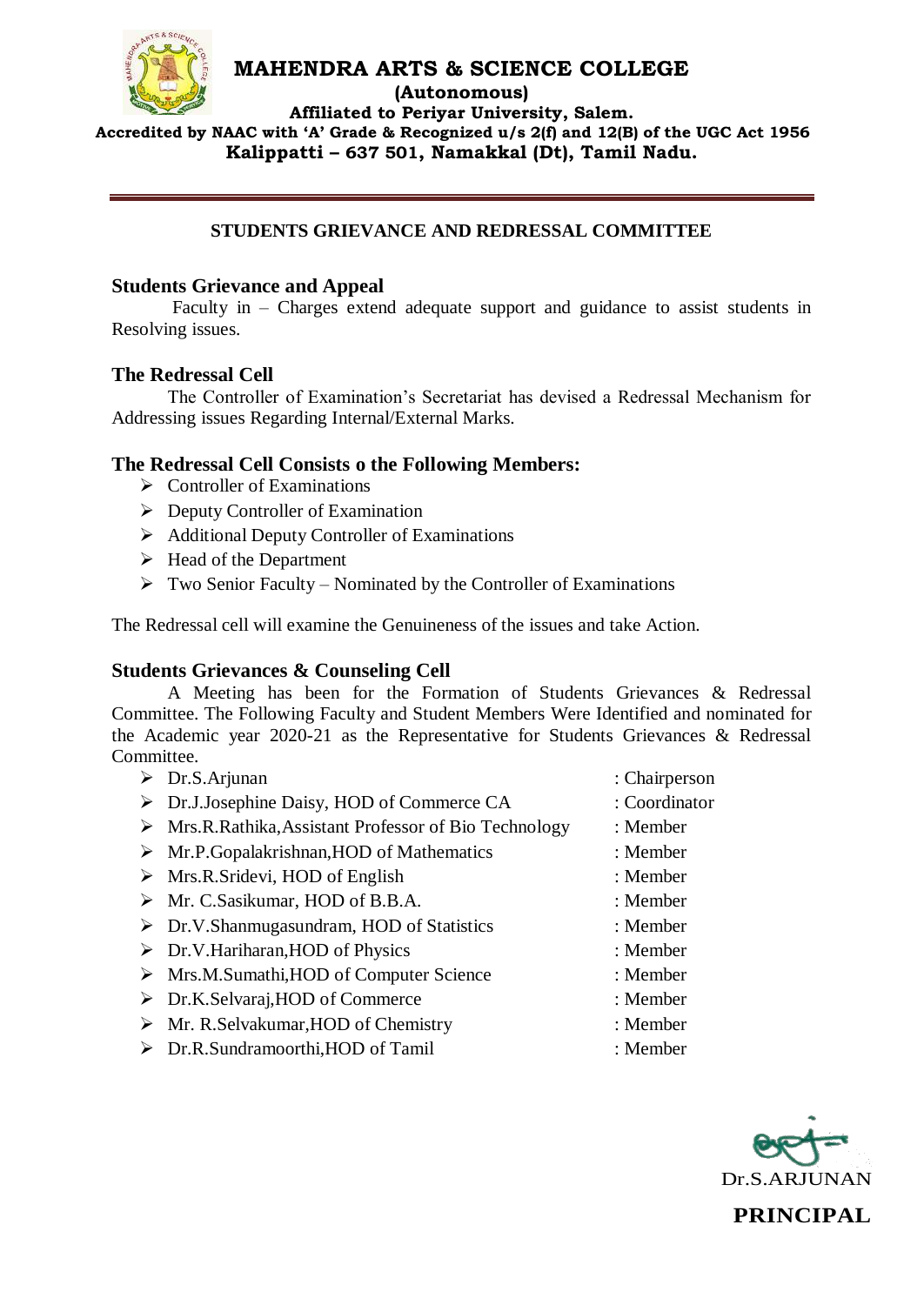

**(Autonomous)**

**Affiliated to Periyar University, Salem. Accredited by NAAC with 'A' Grade & Recognized u/s 2(f) and 12(B) of the UGC Act 1956 Kalippatti – 637 501, Namakkal (Dt), Tamil Nadu.**

### **Grievances and Redressal Policy**

The main objective of the students grievance redressal cell to develop responsive attitude among all the students. It helps maintain an inclusive environment in and around the college Campus. The cell also provides effective solutions for the student community.

- $\triangleright$  The members are to ensure that no act or incident as mentioned hereinabove, and reported is ignored.
- $\triangleright$  The members must go to the roots of the harassments faced by students and sort out the matter harmoniously.
- $\triangleright$  The members to ensure that the students feel free to discuss such issues and rest assured that the members shall be by them to tackle such issues.

### **MEMBER PRESENT**

| $\triangleright$ Dr.S.Arjunan                                                  | : Chairperson/Principal   |
|--------------------------------------------------------------------------------|---------------------------|
| $\triangleright$ Dr.J.Josephine Daisy, HOD of Commerce CA                      | : Co-ordinator            |
| $\triangleright$ Mrs.R.Rathika, Assistant Professor of Bio Technology : Member |                           |
| $\triangleright$ Mr.P.Gopalakrishnan, HOD of Mathematics                       | : Member                  |
| $\triangleright$ Mrs.R.Sridevi, HOD of English                                 | : Member                  |
| $\triangleright$ Mr. Sasi, HOD of B.B.A.                                       | : Member                  |
| $\triangleright$ Dr.V.Shanmugasundram, HOD of Statistics                       | : Member                  |
| $\triangleright$ Dr.V.Hariharan, HOD of Physics                                | : Member                  |
| $\triangleright$ Mrs.M.Sumathi, HOD of Computer Science                        | : Member                  |
| $\triangleright$ Dr.K.Selvaraj, HOD of Commerce                                | : Member/IQAC Coordinator |
| $\triangleright$ Mr. R.Selvakumar, HOD of Chemistry                            | : Member                  |
| $\triangleright$ Dr.R.Sundramoorthi, HOD of Tamil                              | Member                    |

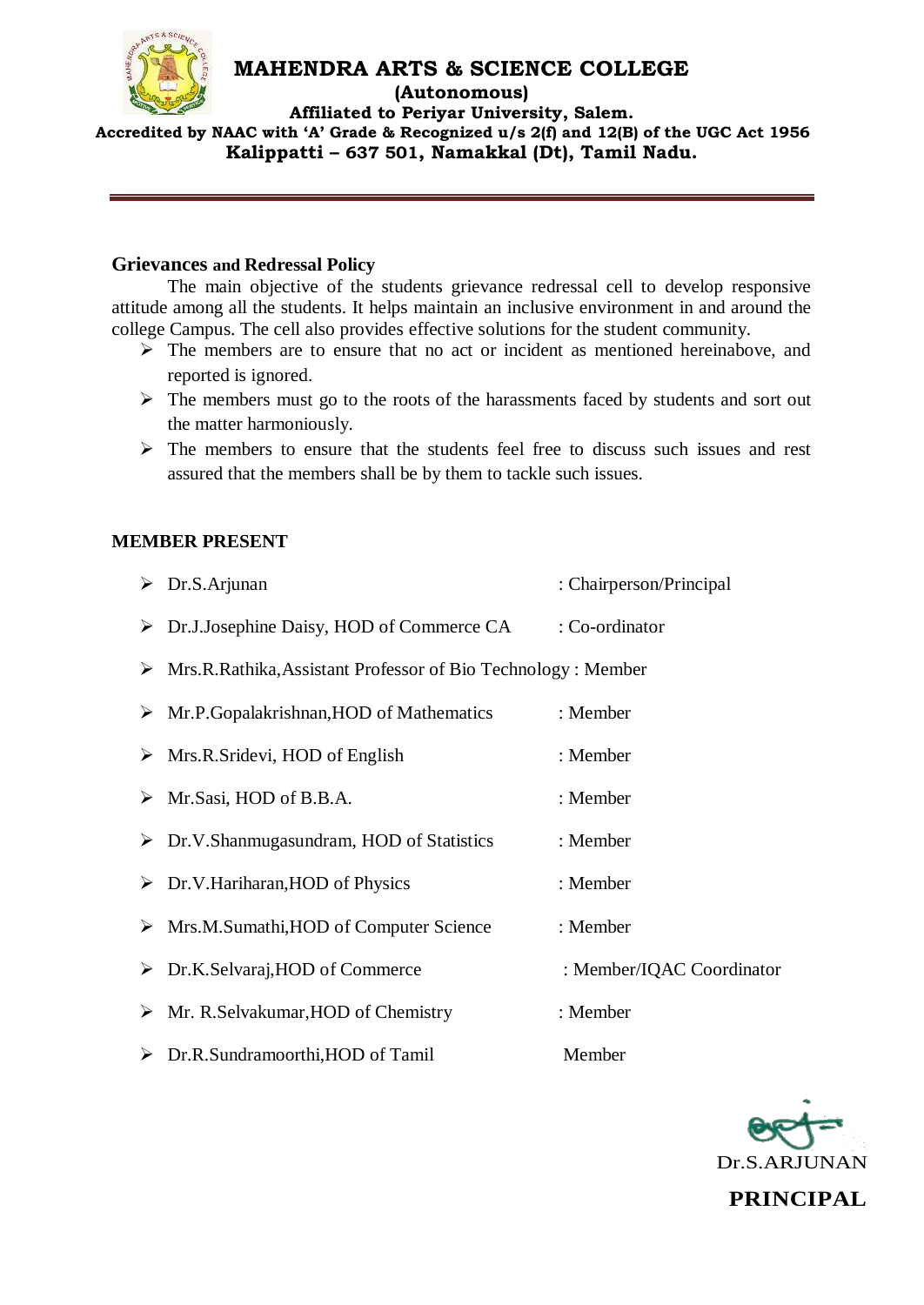

**(Autonomous)**

**Affiliated to Periyar University, Salem. Accredited by NAAC with 'A' Grade & Recognized u/s 2(f) and 12(B) of the UGC Act 1956 Kalippatti – 637 501, Namakkal (Dt), Tamil Nadu.**

### **The Grievance and Redressal Committee had discussions and the following suggestions**

#### **were made;**

- The rules and regulations of the student's grievances and redressal cell were discussed.
- $\triangleright$  Motto of student's grievances and redressal cell is not just receiving complaints but to render their service to the welfare betterment of the students.
- $\triangleright$  students grievances and redressal cell will address victimization and harassment of students without any delay or denial.
- $\triangleright$  Complaints of alleged discrimination of one student or group of students by staff or peer group will be addressed immediately.
- $\triangleright$  The student's grievances and redressal cell will access the equinity of the issues related to the students complaints and appropriate action will be taken.
- $\triangleright$  The committee requested its members to extend adequate support and guidance to the students in case of any dispute among the students.
- $\triangleright$  The members were asked to assist the students in resolving issues related to academies and personal crises.
- $\triangleright$  The committee would allow open exchange of views without the urgency of a final decision.
- $\triangleright$  The committee will be willing to offer its support to the need of the organization and its students.
- $\triangleright$  The members are requested to share information and coordinate actions by sharing responsibilities that require specialized knowledge and technical judgment.

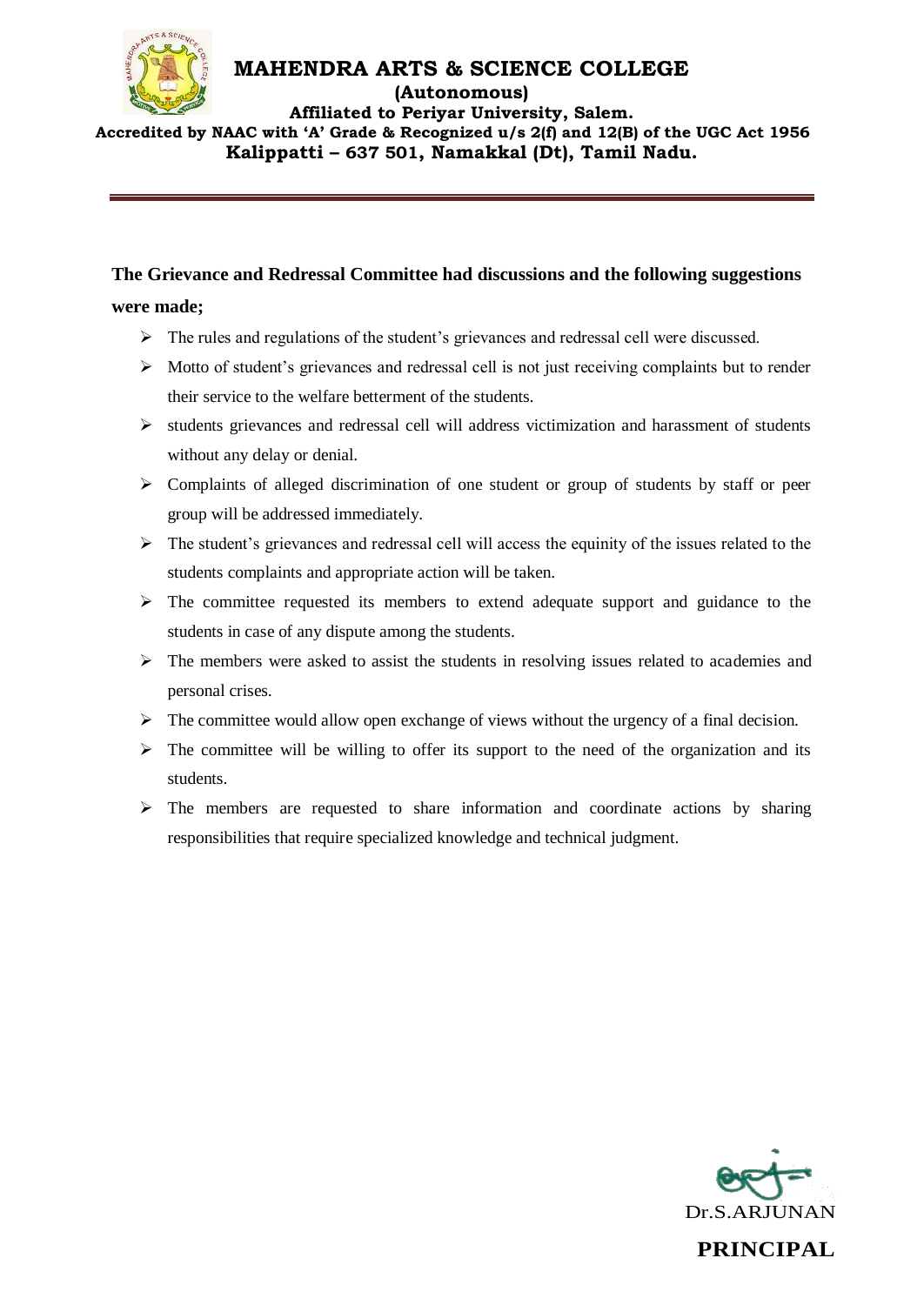

**(Autonomous)**

**Affiliated to Periyar University, Salem. Accredited by NAAC with 'A' Grade & Recognized u/s 2(f) and 12(B) of the UGC Act 1956 Kalippatti – 637 501, Namakkal (Dt), Tamil Nadu.**

**08.01.2021**

#### **Students Grievances & Redressal Counseling Cell**

#### **Minutes of meeting**

The students grievance and counseling cell met on  $08<sup>th</sup>$  January 2021 at 11 am in the college. The following members attended the same.

| Dr.S.Arjunan                                         | : Chairperson/Principal |
|------------------------------------------------------|-------------------------|
| Dr.J.Josephine Daisy, HOD of Commerce CA             | : Co-ordinator          |
| Mrs.R.Rathika, Assistant Professor of Bio Technology | : Member                |
| Mr.P.Gopalakrishnan, HOD of Mathematics              | : Member                |
| Mrs.R.Sridevi, HOD of English                        | : Member                |
| Mr. Sasikumar, HOD of B.B.A.                         | : Member                |
| Dr.V.Shanmugasundram, HOD of Statistics              | : Member                |
| Dr.V.Hariharan, HOD of Physics                       | : Member                |
| Mrs.M.Sumathi, HOD of Computer Science               | : Member                |
| Dr.K.Selvaraj, HOD of Commerce                       | : Member                |
| Mr. R. Selvakumar, HOD of Chemistry                  | : Member                |
| Dr.R.Sundramoorthi, HOD of Tamil                     | : Member                |

The following grievances from the students were discussed :

- $\triangleright$  During the online classes conducted by various department in the pandemic period, students residing in remote areas faceted difficulty with their network.
- $\triangleright$  Many students did not have access to mobile phones and laptops.
- $\triangleright$  During online examination some students faced difficulty in uploading the answer scripts (formatting, scanning, etc.,)
- $\triangleright$  The cell shared these grievances of students to the departments and suggested them to share the study material in the word format, PDF and PowerPoint presentations to these students through Google class room/official, personal mail id and whatsapp.
- $\triangleright$  The department acknowledgement these suggestions and agreed to take necessary action. The cell also recommended mock test, mock uploads and conduct of special classes to train the students in scanning, formatting and uploading answer scripts.

Dr.S.ARJUNAN

**PRINCIPAL**